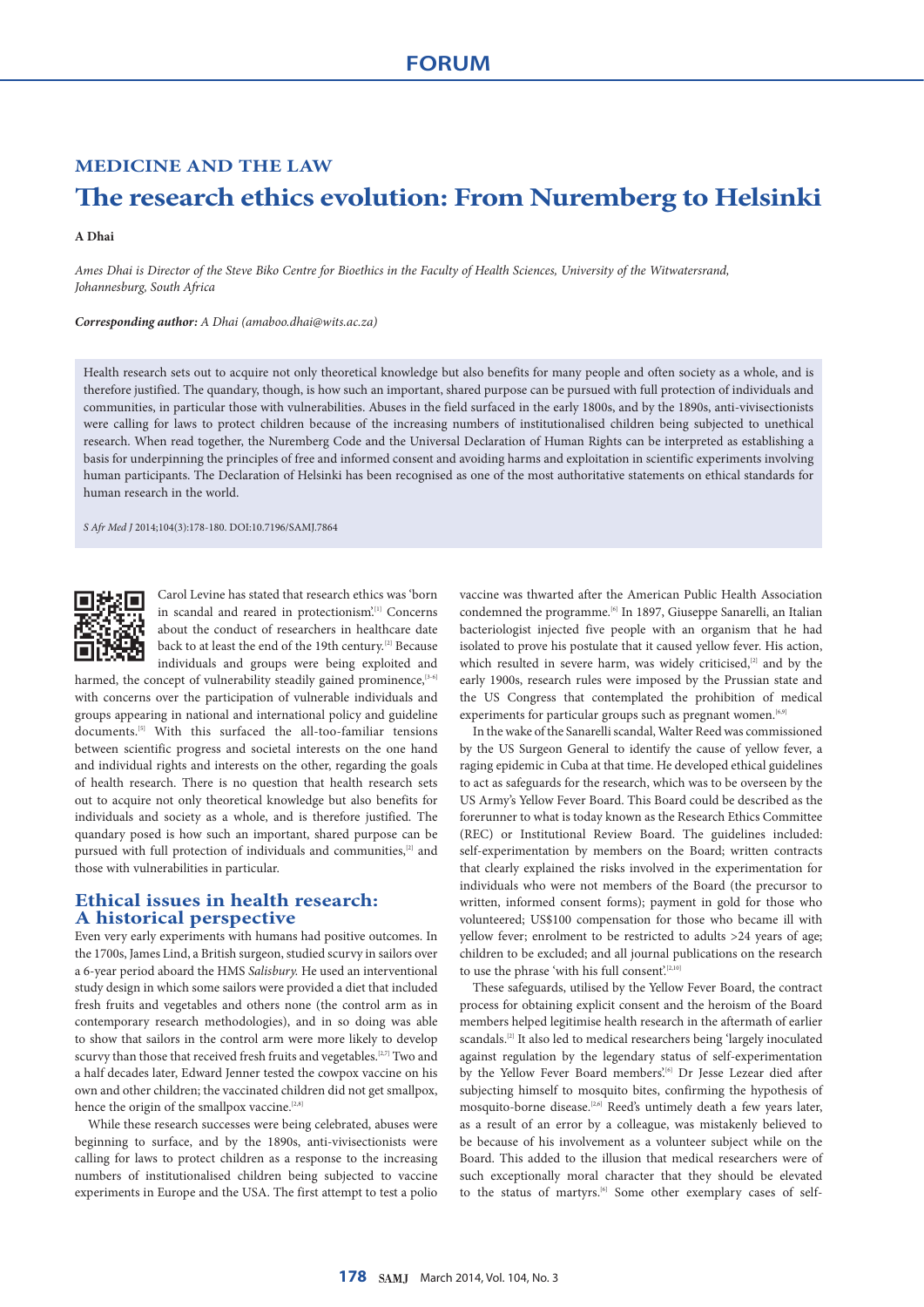experimentation in the 20th century include Werner Forssmann who, in 1930, practised cardiac catheterisation on himself and won a Nobel Prize in Physiology or Medicine in 1956 for his work;<sup>[11]</sup> and JBS Haldane who subjected himself to various gases in decompression chamber experiments in an attempt to find out how best to protect sailors in submarines.<sup>[11]</sup> However, it was the Reed legend that served as the primary reference point and the justification for self-regulation in medical research for many decades to follow.

Notwithstanding the examples of Lind, Jenner and selfexperimentation as cited above, in the main, the first studies of experimentation on humans involved slaves and the poor.<sup>[11]</sup> Briggle and Mitcham<sup>[11]</sup> assert that this coincided with the development of the new science of anthropology, which Europeans used as a means to study non-European people. They state that, generally speaking, human experimentation was undertaken initially on those who were considered to be uncivilised, and often, less than human. Even colonial and imperial rule was often justified by anthropological research which described the native peoples of Africa, the Americas and Asia as being of inferior intelligence and ability and hence in need of paternalistic rule by European powers or immigrants. Their anthropological findings were based on the category of race.<sup>[11]</sup>

### **The Nuremberg Code**[12]

Among the greatest and most notorious tragedies in human research experimentation were the heinous studies conducted during World War II by Nazi doctors on 'racially inferior' Jews and other 'deficient' groups<sup>[2,3,5,6,11,13]</sup> and by Japanese doctors on those people, mainly Chinese, whom they considered to be less than human.<sup>[11,14]</sup>

Lethal human experimentation – including some of the most notorious war crimes during World War II – was undertaken at Unit 731 in Northeast China, a covert biological and chemical warfare research and development unit of the Imperial Japanese Army. Up to 12 000 men, women and children, 70% of whom were Chinese, died as a result of being subjected to experimentation conducted there. Close to 30% of the subjects were Russian. Others included people from South-East Asia and the Pacific Islands. Many scientists from Unit 731 went on to acquire prominent careers after the war, in politics, academia, business and medicine. One of the probable reasons that these scientists were not tried for war crimes, akin to the trial of the Nazi scientists, is that the information and experience gained from those studies of biological warfare proved of great value for the US biological weapons development programme; it is alleged that a deal to this effect was concluded between the US and Japan in 1948.<sup>[14]</sup>

The horrors of experimentation on concentration camp inmates were publicised during the Nuremberg Trials in Germany in the aftermath of World War II. [2,3,5,6,11] Nazi doctors and bureaucrats were tried by the Allies for subjecting thousands of concentration camp prisoners to egregious experiments. While 1 750 victims were identified in the indictment, they represented an extremely small proportion of those killed or injured. There were 23 defendants – a token assortment selected from the 350 candidates for prosecution.<sup>[2,6]</sup> The atrocities included anthropological studies in which hundreds of prisoners were killed so as to assemble a collection of skeletons – killed because they were considered by the Nazis to be prototypes of what they called the 'repulsive but characteristic subhuman'.<sup>[2]</sup>

The robust and relentless exploitation and harm prevalent in medical studies at that time cannot be overemphasised adequately. The vulnerable were considered to be subhuman, of decreased intelligence, of no moral status and as lacking human dignity. The defendants' lawyers during the Nuremberg Trial highlighted the fact that the Allies had also engaged in medical experiments in servicing the war effort, $[6]$  arguing that the type of medical experimentation in Nuremberg during the war was commonplace even before the war. They pointed out that there were no legal restrictions on such experiments.[11] As the prosecution's attempts at demonstrating that there were clear international rules governing medical experimentation wavered, the judges attempted to create their own set of rules and tasked two medical advisors to the judges, Drs Andrew Ivy and Leo Alexander, with this undertaking.<sup>[2,6,11]</sup> Drs Ivy and Alexander drafted a ten-point memorandum entitled 'Permissible Medical Experimentation',<sup>[11]</sup> which thereafter became known as the Nuremberg Code (NC).  $^{[12,15]}$ 

Although the NC, consisting of ten characteristics for acceptable research involving humans, is among the most widely-known documents of ethics in research,<sup>[2]</sup> and is often cited as one of the most important documents in the history of research ethics, [16-19] it was not cited in any of the findings against the defendants and never itself became a formal part of law in Europe or North America. While it is clear that the courts believed protection was needed, it is unclear how much significance they wished to give the NC in the operations of medical research.<sup>[6]</sup> Although they were urged by Drs Ivy and Alexander to identify persons with mental disorders as in need for special protection, the courts declined to do so. In fact, the requirement that there must always be voluntary, informed consent for all participants in any form of research undermined the relevance of the NC to research designed for vulnerable people with diminished or absent competence.<sup>[6]</sup>

Nevertheless, it would seem that the key contribution of the NC was to merge Hippocratic ethics and human rights into one code.<sup>[16]</sup> Principles 2 - 8 and 10 of the NC require that physician-researchers protect the best interests of their subjects. Principles 1 and 9 proclaim that subjects are able to protect themselves, with Principle 9 giving the subject as much authority as the physician-researcher to end participation before the conclusion of any research undertaking.<sup>[16]</sup>

Moreover, the influence of the NC on international documents is significant and the Universal Declaration of Human Rights (UDHR),[20] adopted a year later in 1948, makes claims closely associated with the NC.[11] The Preamble of the UDHR talks to the *'*disregard and contempt of human rights that have resulted in barbarous acts which have outraged the conscience of mankind*.'*  Article 5 states that *'*No one shall be subjected to torture or to cruel, inhuman or degrading treatment or punishment*.*' and Article 27 states that 'Everyone has the right freely ... to share in scientific advancement and its benefits.' When read together, the NC and the UDHR can be interpreted as underpinning the principles of free and informed consent<sup>[11]</sup> and avoiding harms and exploitation in scientific experiments involving human participants.

Despite the NC being given the status of an International Code for the ethical conduct of research at the end of the Nuremberg Trial, and despite it having substantial influence on international documents like the UDHR, for many years after the introduction of these documents, researchers continued with 'business as usual', failing to recognise that there were good reasons for protecting human research participants.[2,6,21] The Nazi transgressions were attributed to the abnormalities associated with a totalitarian regime with unquestionable brutality. The notion was that researchers working in democratic states would not succumb to atrocities and exploitation of vulnerable participants enrolled in research. The NC was therefore viewed as not applicable to those in civilised democracies – it was a document necessary to strain barbarians.<sup>[2,21]</sup> However, evidence emerged in the 1950s that vulnerable individuals and populations were being exploited and harmed in research in such democracies as the US, despite the safeguards in the NC. The World Medical